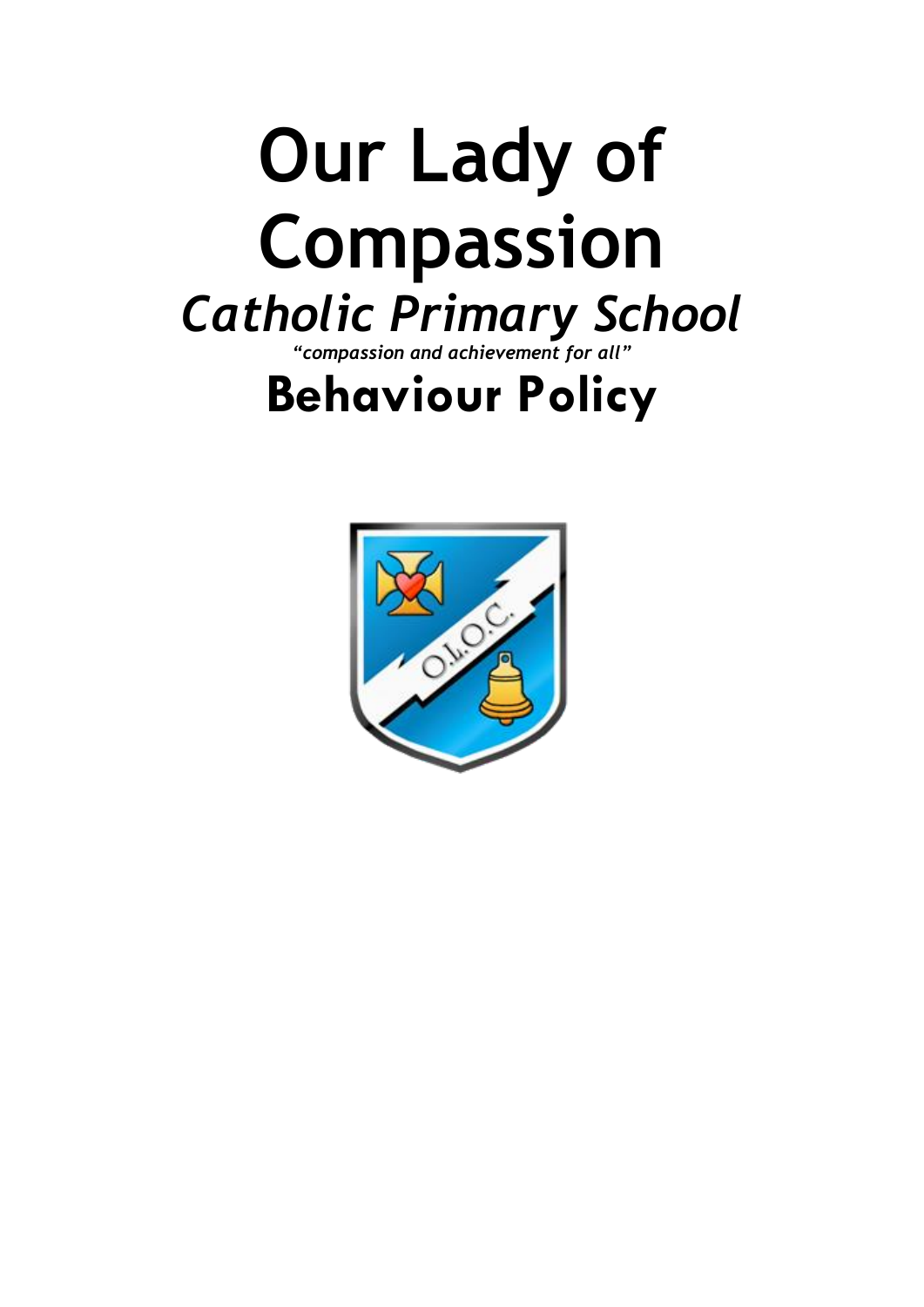# **BEHAVIOUR POLICY**



#### **Mission Statement**

At Our Lady of Compassion Catholic Primary School, we aim to provide the best possible educational and pastoral care for all our pupils. We strive to create opportunities to ensure children maximize their full potential. We aim to pass on an awareness and appreciation of the Gospel values and support all members of our school community in the name of Jesus Christ.

#### **Rationale**

Our Lady of Compassion Behaviour Policy is in place so that good behaviour allows successful teaching and learning. We expect our children to follow our Behaviour Policy, all staff to deliver it fairly and consistently and all parents and carers to support us in delivering it.

#### **General Purposes**

- To foster positive caring attitudes towards everyone where achievements at all levels are acknowledged and valued.
- To encourage increasing independence and self-discipline so that each child learns to accept responsibility for his/her own behaviour.
- To have a consistent approach to behaviour throughout the school with parental co-operation and involvement.
- To promote self-esteem, self-discipline and positive relationships.
- To ensure that the school's expectations and strategies are widely known and understood and delivered consistently.
- To encourage the involvement of both home and school in the implementation of this policy.
- Property is respected and pride in the school and each other is nurtured.

#### **Broad Guidelines**

- All adults are responsible for the behaviour of all children and not only those that they have been assigned to. Adults should act as good role models.
- Children need to be encouraged to become self-disciplined, to be responsible for their own actions, in order to develop their confidence and independence.
- Children need to know the consequences of negative behaviour. They also need to understand that they can improve their behaviour and make a new start.
- Parents need to be informed of school expectations and should be informed at an early stage when problems occur.
- Work within classrooms must take account of individual ability. Poor behaviour needs to be monitored and negative behaviour procedures to be consistent.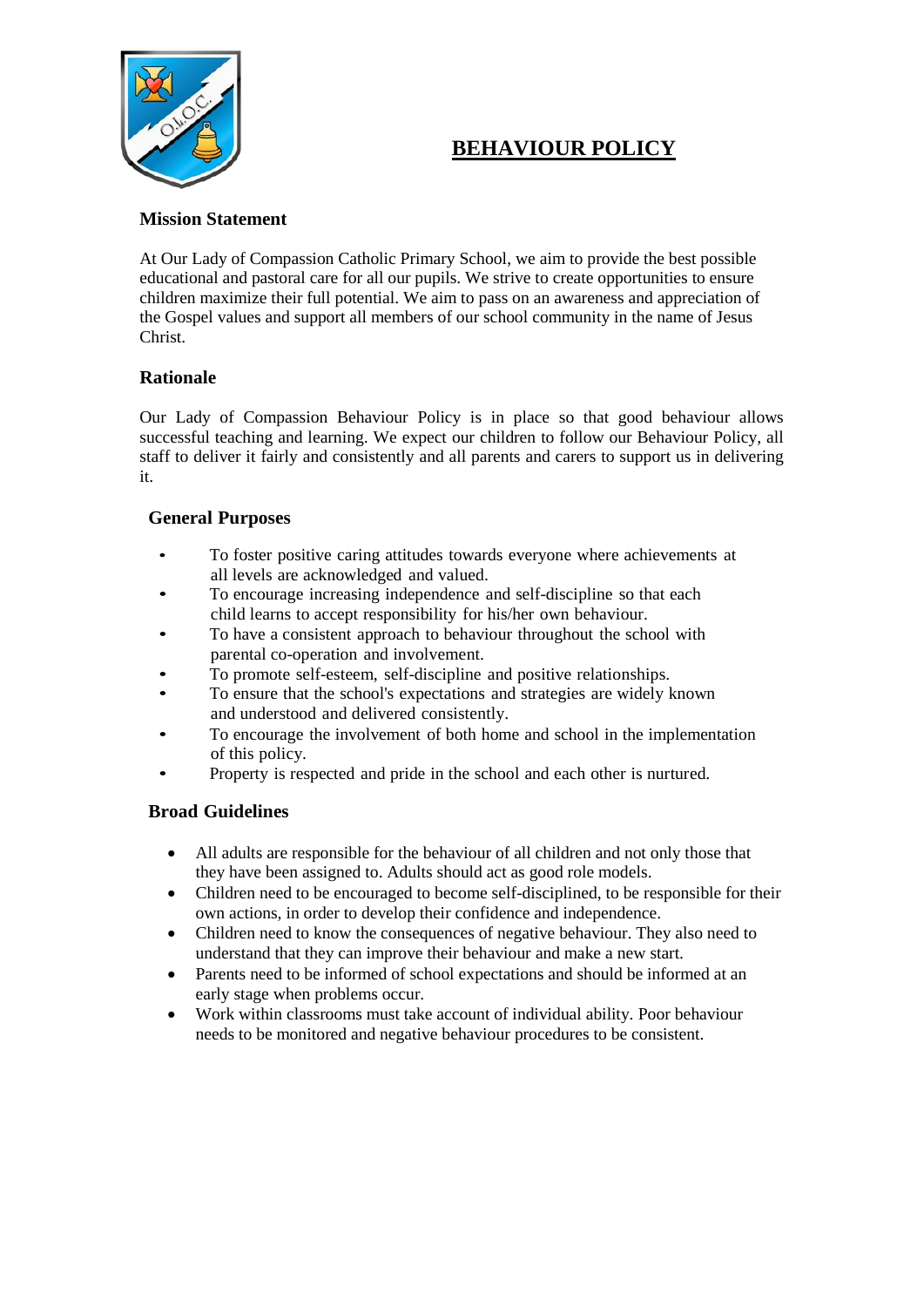### **Behaviour Policy Guidelines**

## **School Code of Conduct**

#### **The school follows a code of conduct which is displayed in the corridors and classrooms:**

- Use good manners
- Be kind and friendly
- Be safe and sensible
- Treat each other with respect
- Follow instructions first time

#### **Children**

We ask children:

To be responsible for their own good behaviour and meet the expectations set out in the code of conduct.

#### **School Council**

We ask the School Council:

To represent and voice the opinions of the children of Our Lady of Compassion.

#### **Staff**

We ask staff<sup>.</sup>

- To value each child as an individual and treat them fairly and with respect.
- To raise children's self-esteem and develop their full potential.
- To provide a challenging interesting and relevant curriculum.
- To create a safe and positive environment, physically and emotionally.
- To use rules and sanctions clearly and consistently.
- To be a good role model.
- To form a good relationship with parents/carers so that all children can see that the key adults in their lives share a common aim.
- To provide opportunities for developing citizenship.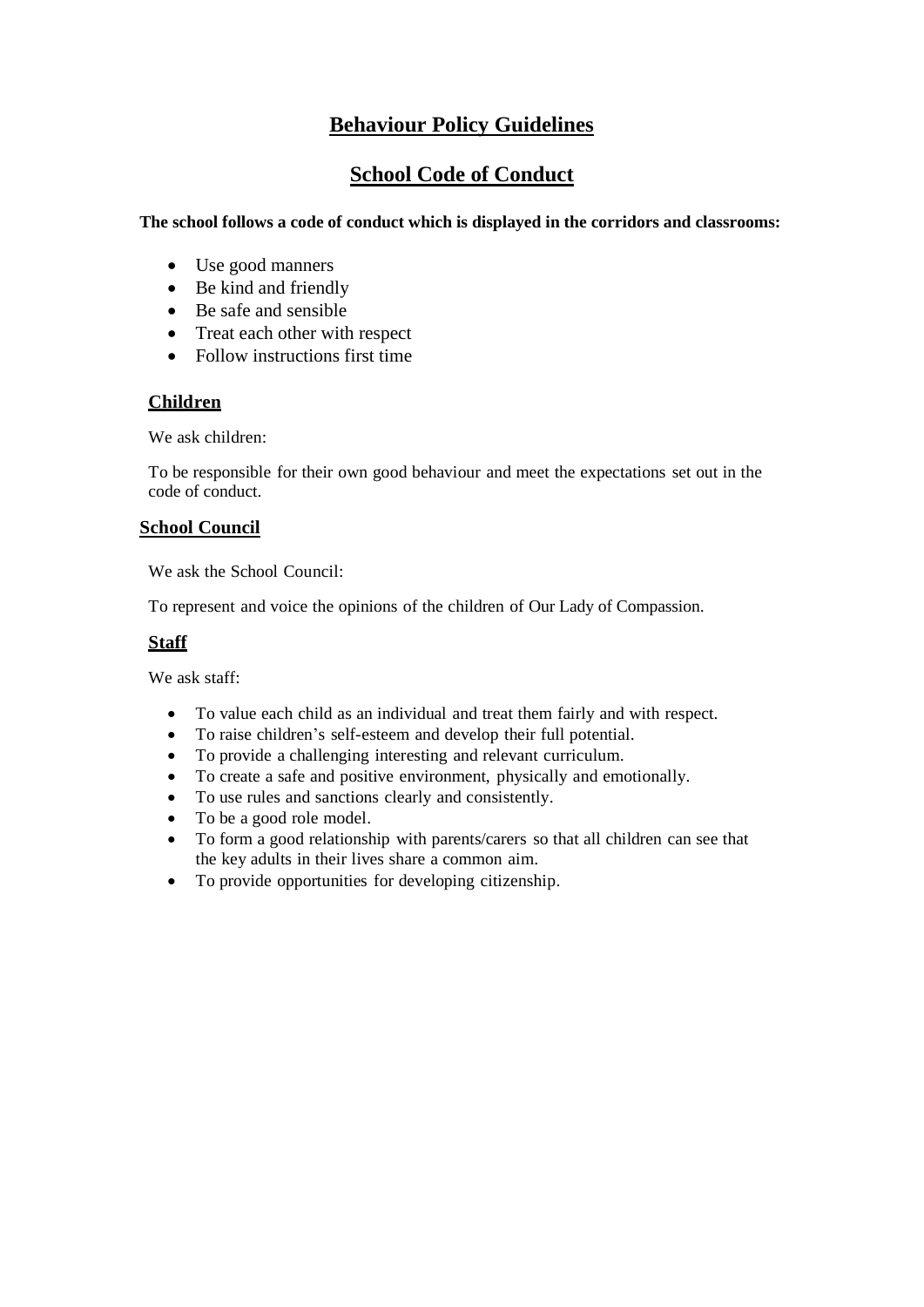#### **Parents/Carers**

Parents have a vital role in promoting good behaviour in school and so effective home/school liaison is very important. The school expects the full support of parents/carers in dealing with their child's behaviour.

We ask parents:

- To be aware of the code of conduct and expectations.
- To make children aware of appropriate behaviour in all situations.
- To foster good relationships with the school.
- To support the school in the implementation of this policy.
- To inform school of behaviour difficulties they may be experiencing at home.
- To inform school of any incidents which may affect their child's performance or behaviour at school.

The school will endeavour to achieve good home/school liaison by:

- Promoting a welcoming environment within the school.
- Ensuring that parents get relevant support and advice.
- Giving parents regular constructive and positive comment on their child's work and behaviour.
- Encouraging parents to come into school on occasions other than parents' evenings.
- Involving parents at an early stage in any disciplinary problems.

#### **1. Procedure for rewarding positive behaviour**

Rewards are used to promote good work and behaviour. They are used as an incentive when pupils are trying hard to improve or make changes. Rewards may be different in each phase group as they are age appropriate.

#### **Whole school rewards**

#### **Star of the week**

A whole school approach is adapted from Nursery to Year 6: Each class chooses one child to be star of the week. The teacher decides this. Children receive a certificate at a special "Star of the Week" assembly. A photograph is taken of the stars and put onto the school website each week. Every classroom contains a star of the week display.

#### **Class Dojos**

The school operates a 'Class Dojo' system, whereby good behaviour is rewarded with a positive Dojo and unacceptable behaviour results in a negative Dojo being given. Class Dojo is a computer software program that awards points in real-time and generates data on behaviour. A winner from each class receives a certificate during the "Star of the Week" assembly. A photograph is taken of the winners and put onto the school website each week.

#### **Golden Time**

KS1 pupils are given "Golden Time" for half an hour at the end of each week during which they have a free choice of activities. This is a reward for good behaviour but time can be lost for contravening the agreed rules. Time is lost in portions of 5 minutes following a clear warning from the teacher that behaviour is not acceptable.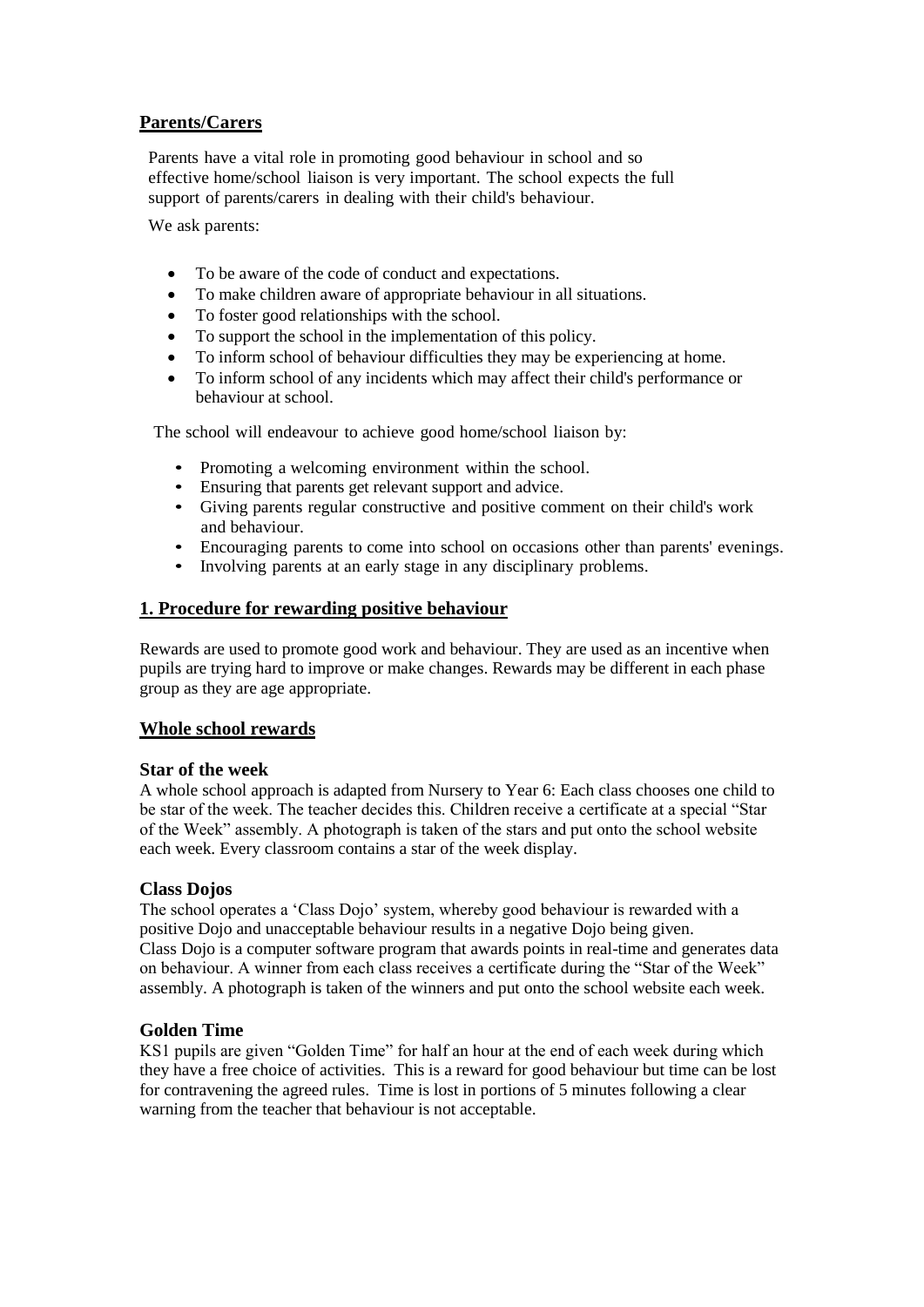#### **Range of Class Reward Systems**

#### **Raffle Tickets**

A reward system used for children who do well (in a range of ways) are given a raffle ticket. These are put into a box and at the end of the week a ticket is drawn. The child whom the ticket belongs to receives a prize.

#### **Table Points**

These are used to promote the sense of collective responsibility; points are given to individuals but it is the whole table that benefits as individual points are added together. The table with the most points is awarded the class trophy.

#### **2. Procedure for negative behaviour**

If a child has not followed the Code of Conduct then a graduated response is used throughout the school. Sanctions are used so that children understand that there are consequences to inappropriate behaviour and so that they learn to take responsibility for their actions. Negative behavior can result in exclusion; of lunchtimes, representing the school at Sporting activities and also trips and residential trips.

#### **Restraint Policy / Positive Handling**

Section 93 of the Education and Inspections Act 2006 enables school staff to use such force as is reasonable in the circumstances to prevent a pupil form doing, or continuing to do, any of the following:

a. committing any offence

b. causing personal injury to, or damage to the property of, any person (including the pupil himself); or

c. prejudicing the maintenance of good order and discipline at the school or among any pupils receiving education at the school, whether during a teaching session or otherwise'

Our Lady of Compassion Primary School has a commitment to using positive behaviour management strategies. However, on the rare occasions where physical intervention is necessary, staff will use physical intervention safely. Those children identified where physical restraint would potentially be necessary, will usually already have a behavioural management plan completed of which the SENCO will be aware. Where restraint has been used with a pupil the parent will be notified. Reporting, Recording, Monitoring and Evaluating When there is an occasion when physical intervention has been used it will always be recorded (and in any event within 24 hours of the incident) by the person(s). Parents will also be contacted after any such event.